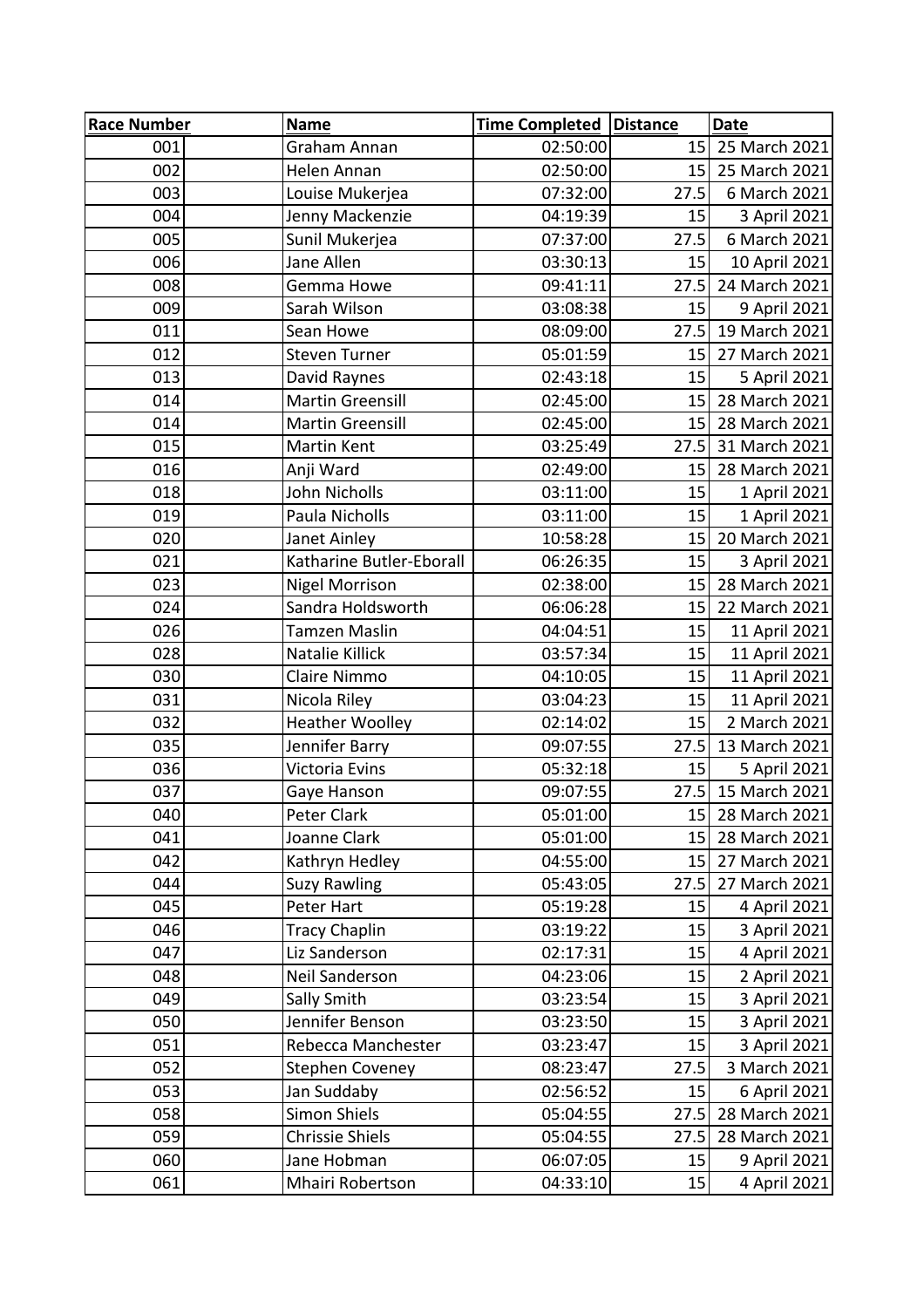| 062 | <b>Robert Gillatt</b>       | 04:33:10 | 15   | 4 April 2021  |
|-----|-----------------------------|----------|------|---------------|
| 065 | <b>Becky Sanderson</b>      | 02:17:31 | 15   | 4 April 2021  |
| 066 | Gareth Lord                 | 01:55:45 | 15   | 4 April 2021  |
| 067 | <b>Wendy Williams</b>       | 05:19:39 | 15   | 3 April 2021  |
| 068 | <b>James Russell</b>        | 07:25:00 | 27.5 | 14 March 2021 |
| 069 | <b>Barrie Cracknell</b>     | 02:23:06 | 15   | 13 March 2021 |
| 070 | Chris Withington            | 04:45:57 | 15   | 29 March 2021 |
| 073 | Jeremy Gibbins              | 01:58:00 | 15   | 28 March 2021 |
| 074 | Paul Brewer                 | 02:06:17 | 15   | 3 April 2021  |
| 077 | <b>Stephen Tether</b>       | 03:59:23 | 27.5 | 6 March 2021  |
| 078 | Luke Primmer                | 08:02:05 | 27.5 | 10 April 2021 |
| 079 | Louise Hindmarsh            | 05:25:00 | 15   | 5 April 2021  |
| 081 | Julia Peplow                | 10:51:17 | 27.5 | 21 March 2021 |
| 084 | Carol Cooke                 | 04:54:01 | 15   | 30 March 2021 |
| 085 | Joanna Rowland              | 03:04:18 | 15   | 11 April 2021 |
| 086 | Dianne Barker               | 04:52:00 | 15   | 30 March 2021 |
| 087 | <b>Christine Whitehouse</b> | 05:32:18 | 15   | 5 April 2021  |
| 089 | Kay Sullivan                | 04:45:06 | 15   | 30 March 2021 |
| 090 | Andrea Jolly                | 04:53:00 | 15   | 31 March 2021 |
| 091 | Mina Heng                   | 10:51:17 | 27.5 | 21 March 2021 |
| 093 | <b>Phill Cooper</b>         | 07:42:00 | 27.5 | 20 March 2021 |
| 094 | Penny Darmody               | 08:23:47 | 27.5 | 3 March 2021  |
| 095 | Fiona Whitaker              | 04:58:20 | 27.5 | 6 March 2021  |
| 096 | Sharon Wilson               | 02:23:54 | 15   | 5 March 2021  |
| 098 | Karen Towner                | 05:00:10 | 15   | 6 March 2021  |
| 100 | David Anderson              | 02:37:00 | 15   | 11 April 2021 |
| 101 | <b>Rob Newton</b>           | 02:11:17 | 15   | 3 April 2021  |
| 102 | Phil Reay                   | 03:29:46 | 15   | 6 March 2021  |
| 103 | Caroline Scanlan            | 04:06:13 | 15   | 30 March 2021 |
| 104 | <b>Melissa Malton</b>       | 03:23:21 | 15   | 30 March 2021 |
| 105 | Shirley Oglesby             | 02:54:35 | 15   | 6 April 2021  |
| 106 | Laura Gulley                | 04:04:34 | 15   | 30 March 2021 |
| 107 | <b>Heather Gibson</b>       | 04:04:31 | 15   | 30 March 2021 |
| 108 | Martina Akrill              | 03:14:25 | 15   | 10 April 2021 |
| 111 | Graham Wilkinson            | 02:36:19 | 15   | 3 April 2021  |
| 112 | <b>Ann Holmes</b>           | 03:18:30 | 15   | 10 April 2021 |
| 113 | Joseph Brereton             | 04:38:05 | 27.5 | 3 April 2021  |
| 115 | Andrew Richmond             | 07:35:20 | 27.5 | 21 March 2021 |
| 119 | <b>Fiona Griffiths</b>      | 05:19:27 | 15   | 4 April 2021  |
| 120 | <b>Connor Griffiths</b>     | 05:19:26 | 15   | 4 April 2021  |
| 121 | David Butt                  | 04:38:41 | 27.5 | 3 April 2021  |
| 122 | Lucy Martin                 | 03:00:12 | 15   | 4 April 2021  |
| 123 | Sarah Anderson              | 03:39:03 | 15   | 28 March 2021 |
| 123 | Sarah Anderson              | 03:38:56 | 15   | 27 March 2021 |
| 124 | Gary Anderson               | 03:39:03 | 15   | 28 March 2021 |
| 124 | Gary Anderson               | 03:38:56 | 15   | 27 March 2021 |
| 125 | Rachel Bostock              | 05:20:37 | 27.5 | 6 March 2021  |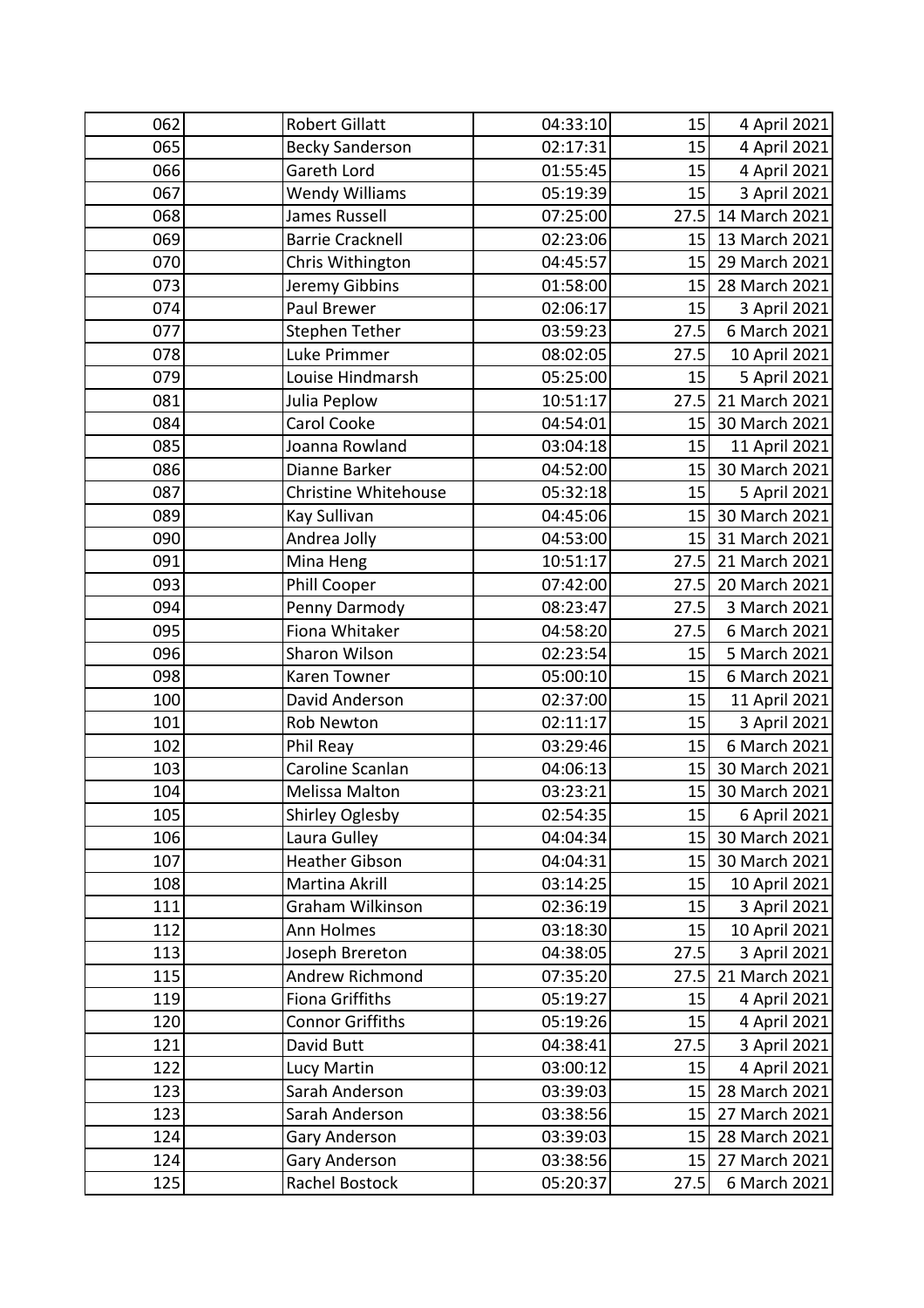| 126 | Peter Draper             | 03:10:00 | 15              | 9 April 2021  |
|-----|--------------------------|----------|-----------------|---------------|
| 127 | <b>Allison Pickering</b> | 04:29:06 | 15              | 27 March 2021 |
| 128 | <b>Andrew Pickering</b>  | 04:29:06 | 15              | 27 March 2021 |
| 129 | <b>Brian Elvidge</b>     | 04:16:00 | 15              | 5 April 2021  |
| 130 | <b>Timothy Hebb</b>      | 04:15:00 | 15              | 5 April 2021  |
| 131 | Jo Ward                  | 06:06:28 | 15              | 22 March 2021 |
| 132 | <b>Eleanor Lewis</b>     | 02:29:03 | 15              | 27 March 2021 |
| 133 | <b>Tom Shrubb</b>        | 08:45:00 | 27.5            | 29 March 2021 |
| 136 | Jo Hinson                | 04:00:00 | 15              | 15 March 2021 |
| 137 | <b>Susan Hardwick</b>    | 06:07:05 | 15              | 3 April 2021  |
| 138 | Cassandra Fennell        | 02:50:19 | 15              | 6 March 2021  |
| 139 | <b>Steve Hoey</b>        | 05:27:00 | 15              | 11 April 2021 |
| 140 | Paul Wray                | 03:55:40 | 27.5            | 27 March 2021 |
| 143 | Rebecca Meilhan          | 05:47:04 | 27.5            | 28 March 2021 |
| 144 | Caroline Walker          | 05:35:43 | 27.5            | 27 March 2021 |
| 145 | Janet Wardale            | 03:33:26 | 15 <sup>1</sup> | 20 March 2021 |
| 146 | Jill Hood                | 03:01:32 | 15              | 13 March 2021 |
| 147 | Joanne Drysdale          | 03:01:32 | 15              | 13 March 2021 |
| 148 | Joanne Hastings          | 05:29:09 | 27.5            | 27 March 2021 |
| 150 | <b>Judith Harrison</b>   | 04:09:10 | 27.5            | 4 April 2021  |
| 151 | Wayne Matsell            | 04:56:41 | 15              | 10 April 2021 |
| 152 | <b>Allan Martin</b>      | 04:56:00 | 15              | 10 April 2021 |
| 153 | Emma Leadley             | 04:56:41 | 15              | 10 April 2021 |
| 154 | John Redgrave            | 04:12:20 | 15              | 20 March 2021 |
| 155 | Zoe Matsell              | 04:12:20 | 15              | 20 March 2021 |
| 157 | <b>Nigel Morrison</b>    | 02:52:02 | 15              | 2 April 2021  |
| 158 | <b>Jess Fox</b>          | 04:56:51 | 15              | 10 April 2021 |
| 159 | <b>Matthew Pinder</b>    | 02:48:24 | 15              | 6 April 2021  |
| 160 | Siobhan Webb             | 02:32:31 | 15              | 7 March 2021  |
| 161 | Sarah Hoggard            | 04:56:41 | 15              | 10 April 2021 |
| 162 | Amanda Dean              | 02:42:52 | 15              | 1 March 2021  |
| 163 | Anna Cartwright          | 02:42:52 | 15              | 1 March 2021  |
| 164 | Colin Vize               | 04:08:54 | 15              | 28 March 2021 |
| 165 | <b>Helen Macvay</b>      | 04:15:17 | 15              | 11 April 2021 |
| 166 | Andrea Plaskitt          | 04:12:13 | 15              | 11 April 2021 |
| 168 | Steven Worth             | 05:05:04 | 27.5            | 7 April 2021  |
| 170 | Amanda Fordham           | 03:33:42 | 15              | 10 April 2021 |
| 171 | Rachel Boddice           | 07:19:00 | 27.5            | 13 March 2021 |
| 172 | Mark Edwards             | 03:57:50 | 27.5            | 6 March 2021  |
| 173 | Jorunn Jonsdottir        | 11:39:18 | 27.5            | 3 April 2021  |
| 174 | Solveig Gunnlaugsdottir  | 11:39:18 | 27.5            | 3 April 2021  |
| 175 | Leanne Kilvington        | 07:19:23 | 27.5            | 13 March 2021 |
| 176 | Ben Woodhouse            | 05:04:25 | 27.5            | 2 April 2021  |
| 178 | Adam Smith               | 05:19:01 | 27.5            | 28 March 2021 |
| 179 | Phil Duboulay            | 05:04:25 | 27.5            | 2 April 2021  |
| 186 | Mike King                | 03:39:00 | 15              | 4 March 2021  |
| 187 | Martyn Good              | 03:39:00 | 15              | 4 March 2021  |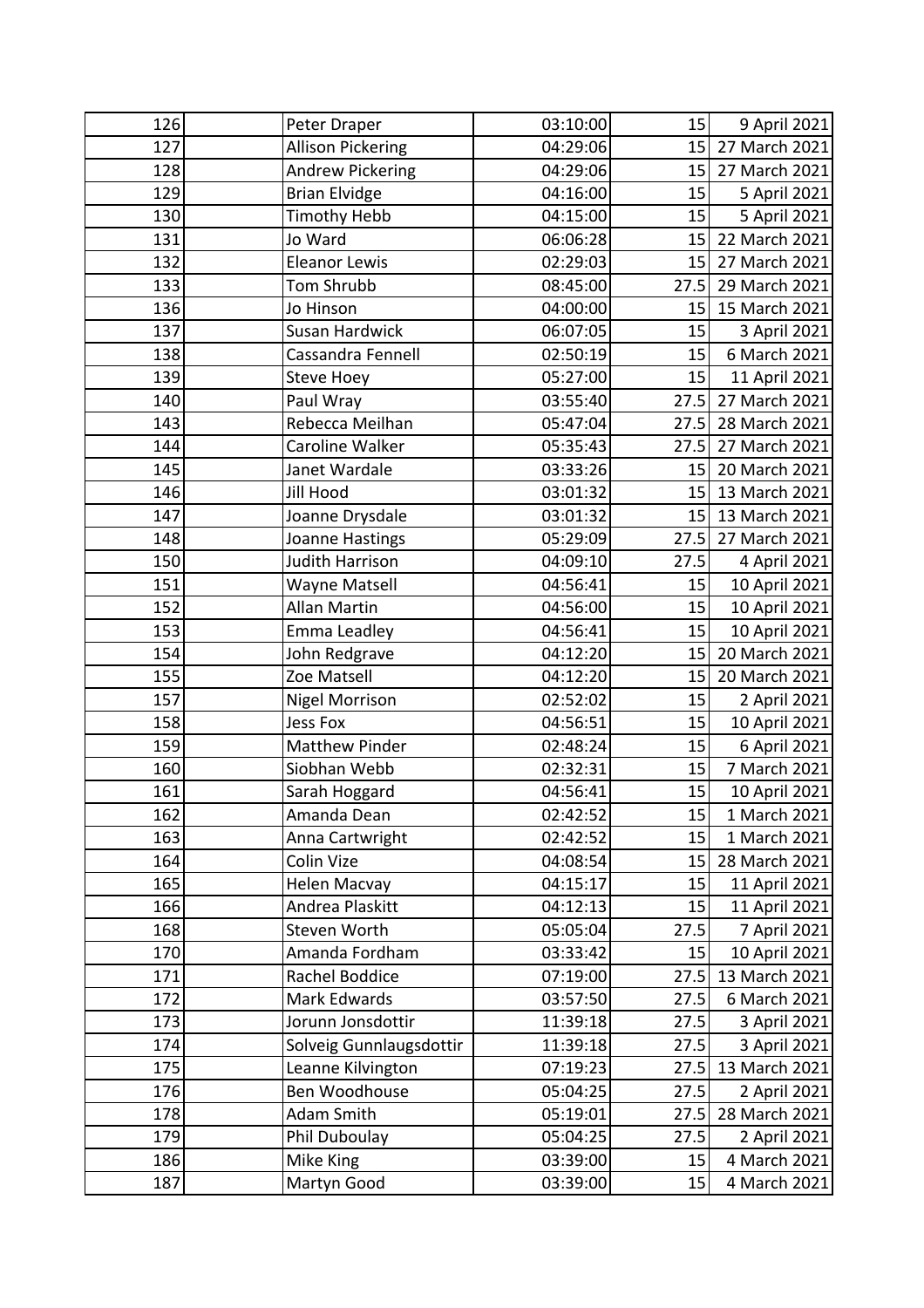| 188 | Carla Ramsay                 | 07:31:26 | 27.5 | 23 March 2021 |
|-----|------------------------------|----------|------|---------------|
| 189 | Mark Malkin                  | 05:11:00 | 15   | 27 March 2021 |
| 193 | <b>Gerry Darling</b>         | 02:28:00 | 15   | 11 April 2021 |
| 195 | Rowan Booth                  | 07:31:00 | 27.5 | 3 April 2021  |
| 197 | Penny Booth                  | 05:32:18 | 15   | 3 April 2021  |
| 198 | Lindi Day                    | 04:35:40 | 15   | 2 April 2021  |
| 199 | Rebecca Joyce                | 04:35:40 | 15   | 2 April 2021  |
| 202 | Pamela Edgar                 | 02:45:35 | 15   | 5 April 2021  |
| 203 | <b>Andrew Harrison</b>       | 03:16:21 | 15   | 10 April 2021 |
| 204 | Pam Harrison                 | 03:15:16 | 15   | 10 April 2021 |
| 206 | James Houston                | 05:11:00 | 15   | 27 March 2021 |
| 209 | <b>Charlotte Precious</b>    | 07:30:00 | 15   | 10 April 2021 |
| 210 | <b>Grahame Precious</b>      | 07:30:00 | 15   | 10 April 2021 |
| 211 | Zachary Precious             | 07:30:00 | 15   | 10 April 2021 |
| 213 | <b>Brian Lazenby</b>         | 02:33:43 | 15   | 10 April 2021 |
| 215 | <b>Alison Hayes</b>          | 02:37:37 | 15   | 3 April 2021  |
| 216 | Philippa Oldridge            | 05:01:06 | 27.5 | 10 April 2021 |
| 217 | Helen Duncan                 | 06:18:00 | 27.5 | 20 March 2021 |
| 218 | Rob Alexander                | 06:18:00 | 27.5 | 20 March 2021 |
| 219 | Joanna Parker                | 05:03:20 | 15   | 4 April 2021  |
| 221 | <b>Patrick Morris</b>        | 07:56:02 | 27.5 | 10 April 2021 |
| 222 | Sonia Last                   | 05:24:21 | 15   | 6 March 2021  |
| 224 | Daniel Taylor                | 04:39:12 | 15   | 10 April 2021 |
| 227 | Rhys Harper                  | 11:43:00 | 27.5 | 3 April 2021  |
| 229 | Sallie Haigh                 | 02:50:23 | 15   | 7 March 2021  |
| 230 | <b>Simon Downs</b>           | 02:50:23 | 15   | 7 March 2021  |
| 235 | Miranda Hunt                 | 02:23:15 | 15   | 11 April 2021 |
| 236 | <b>Colleen Thundercliffe</b> | 02:24:00 | 15   | 4 April 2021  |
| 237 | Lucy Khan                    | 02:24:00 | 15   | 5 April 2021  |
| 238 | <b>Dominic Mcpherson</b>     | 09:14:46 | 27.5 | 5 March 2021  |
| 239 | Paul Clarke                  | 09:16:50 | 27.5 | 8 March 2021  |
| 240 | <b>Toby Hambleton</b>        | 04:58:54 | 15   | 9 April 2021  |
| 243 | Joseph Whittaker             | 05:14:03 | 15   | 10 April 2021 |
| 244 | Joshua Leng                  | 07:02:23 | 15   | 21 March 2021 |
| 247 | <b>Claire Moverley</b>       | 05:08:00 | 15   | 31 March 2021 |
| 248 | Abigail Morgan               | 05:24:36 | 27.5 | 28 March 2021 |
| 250 | <b>Tina Mcandrew</b>         | 04:24:33 | 15   | 15 March 2021 |
| 251 | <b>Graham Mcandrew</b>       | 04:24:33 | 15   | 15 March 2021 |
| 252 | Rachel Farr                  | 06:03:00 | 15   | 11 April 2021 |
| 254 | <b>Ed Husband</b>            | 05:04:53 | 27.5 | 28 March 2021 |
| 255 | Declan Leahy                 | 06:48:00 | 15   | 10 April 2021 |
| 256 | <b>Richard Hoe</b>           | 03:48:00 | 15   | 20 March 2021 |
| 258 | Rachel Breeden               | 05:03:20 | 15   | 10 April 2021 |
| 259 | Andrea Keen                  | 02:37:00 | 15   | 7 April 2021  |
| 260 | William Keen                 | 02:37:00 | 15   | 7 April 2021  |
| 261 | Will Duggan                  | 04:26:00 | 15   | 10 April 2021 |
| 264 | Myah Gibson                  | 05:45:00 | 15   | 11 April 2021 |